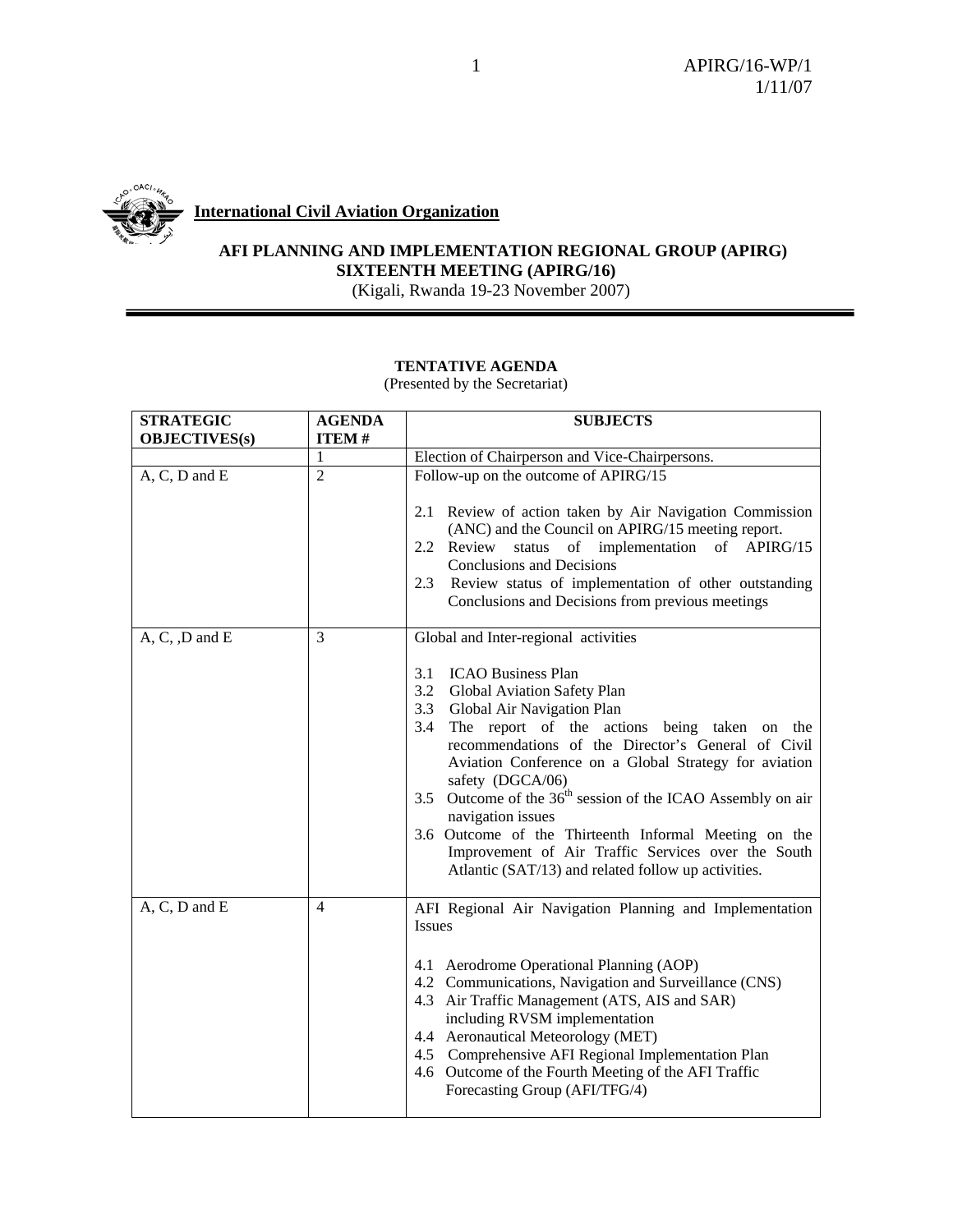# APIRG/16-WP/1 1/11/07

| A and D    | 5 | Air Navigation safety and Deficiencies<br>5.1 Review and update the list of deficiencies in the air<br>navigation fields<br>5.2 National and Regional efforts to remove identified |
|------------|---|------------------------------------------------------------------------------------------------------------------------------------------------------------------------------------|
|            |   | deficiencies<br>5.3 Progress report on Implementation of ICAO Universal<br>Safety Oversight Audit Programme                                                                        |
|            |   |                                                                                                                                                                                    |
| A, C, D, E | 6 | Special AFI Regional Air Navigation (SRAN) Meeting                                                                                                                                 |
| A, C, D, E | ┑ | <b>Technical Cooperation</b>                                                                                                                                                       |
|            | 8 | Terms of reference (TOR) and future work programme                                                                                                                                 |
|            | 9 | Any other business                                                                                                                                                                 |

------------------------------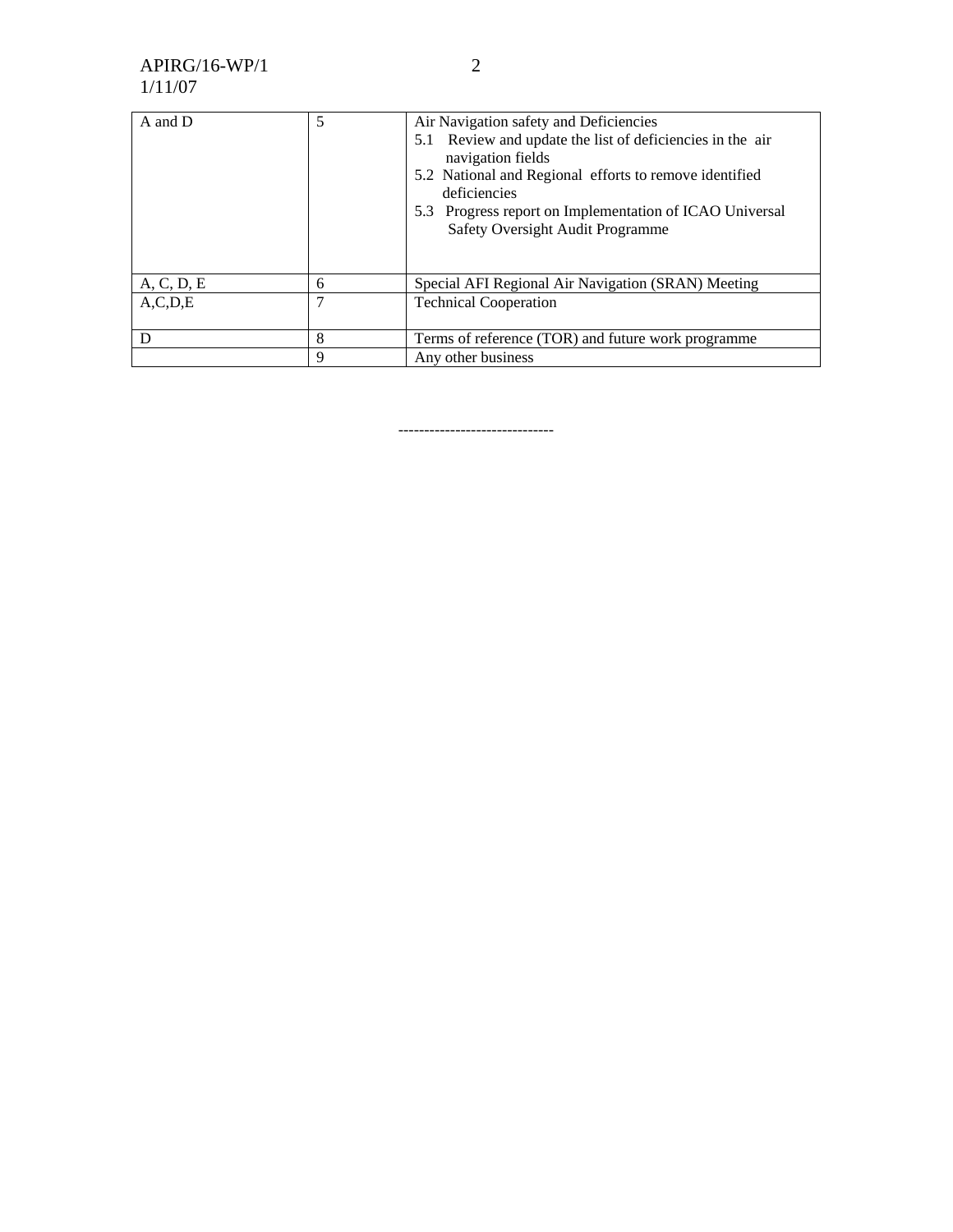

**International Civil Aviation Organization**

#### **AFI PLANNING AND IMPLEMENTATION REGIONAL GROUP (APIRG) SIXTEENTH MEETING (APIRG/16)**

(Kigali, Rwanda 19-23 November 2007)

## **EXPLANATORY NOTES ON THE TENTATIVE AGENDA**

(Presented by the Secretariat)

## **Agenda Item 1 Election of Chairperson and Vice-Chairpersons**.

 Under this agenda item the meeting will elect its Chairperson and Vice-Chairpersons in accordance with Part II, para. 3.1.1, Part III, paras. 6.1 and 6.2 of the APIRG Procedural Handbook.

## **Agenda Item 2 Follow-up on the outcome of APIRG/15**

2.1 Review of the actions taken by the Air Navigation Commission (ANC) and Council

The Group will review actions taken by the ANC and Council on the APIRG/15 Conclusions

2.2 Review status of implementation of APIRG/15 Conclusions and Decisions

> The Group will review progress made in the follow-up actions by the States, International Organizations and the ICAO Secretariat on the APIRG/15 Conclusions and Decisions.

## 2.3 Review status of implementation of other outstanding Conclusions and Decisions from previous meetings

The Group will review the progress made on the outstanding Conclusions and Decisions of previous meetings and update the list of outstanding Conclusions which require further follow-up.

## **Agenda Item 3 Global and Inter-regional activities**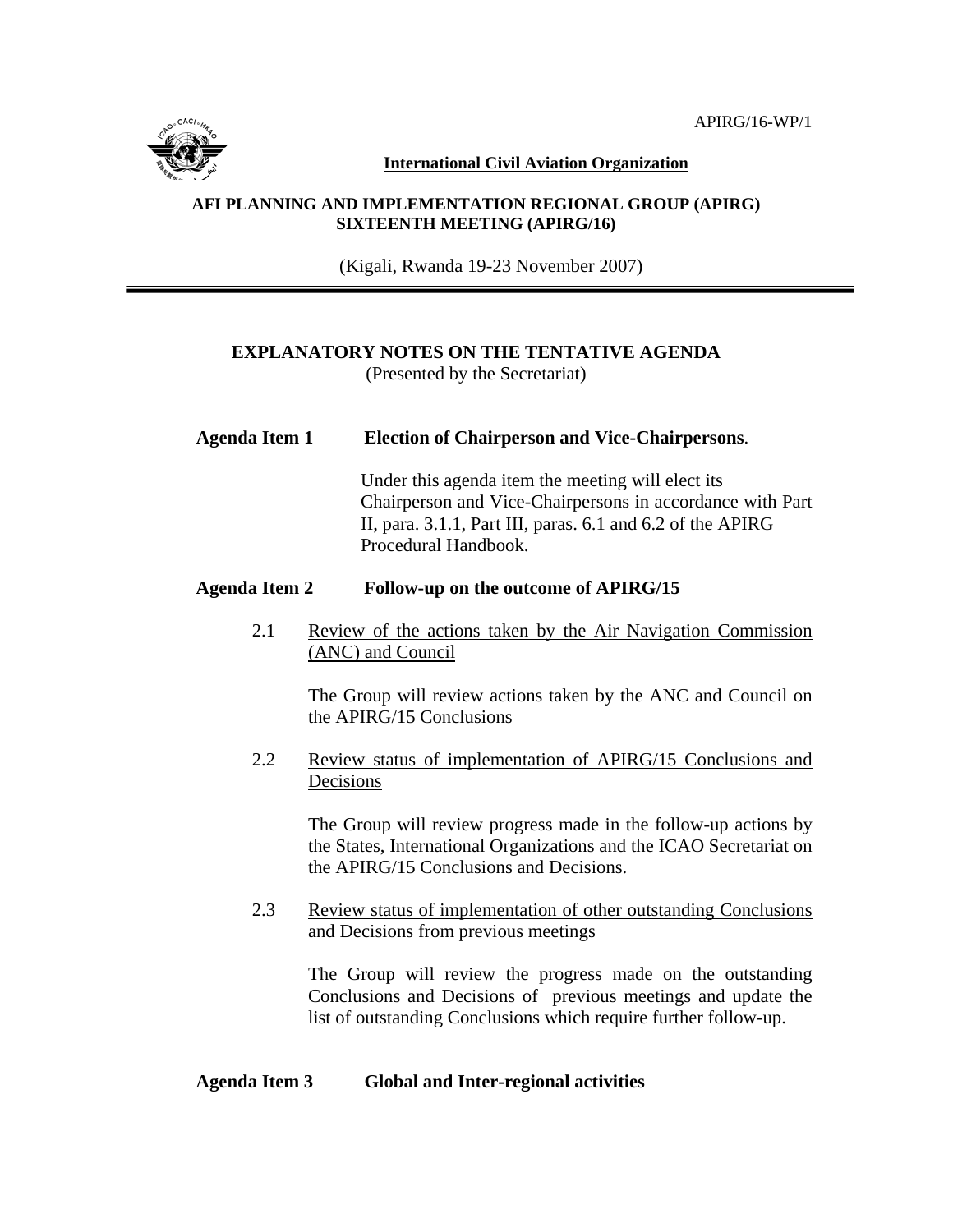#### 3.1 ICAO Business Plan

 The Group will consider the ICAO Business and adjust its work programme taking into account the structure and contents of the Plan.

## 3.2 Global Aviation Safety Plan

 The Group will review progress made in the follow-up actions by the States, International Organizations and ICAO Secretariat on the relevant APIRG/15 Conclusions and Decisions.

#### 3.3 Global Air Navigation Plan

 The Group will be provided with progress in the development and implementation of the Global Air Navigation Plan and their effect on the regional planning and implementation process.

3.4 The Report of the actions being taken on the recommendations of the Directors General of Civil Aviation Conference on a Global Strategy for aviation safety DGCA/06)

 The Group will review progress made in the implementation of DGCA/06 Recommendations.

3.5 Outcome of the 36th session of the ICAO Assembly on air navigation issues

The Group will review air navigation issues concluded during the  $36<sup>th</sup>$  Session of the ICAO Assembly.

 3.6 Outcome of the Thirteenth Informal Meeting on the Improvement of Air Traffic Services over the South Atlantic (SAT/13) and related follow-up activities.

> The Group will review the report of SAT/13 Meeting and take appropriate action on specific issues to enhance coordination and orderly conduct of air traffic between AFI and SAM Regions

## **Agenda Item 4: AFI Regional Air Navigation Planning and Implementation Issues**

4.1 Aerodrome Operational Planning (AOP)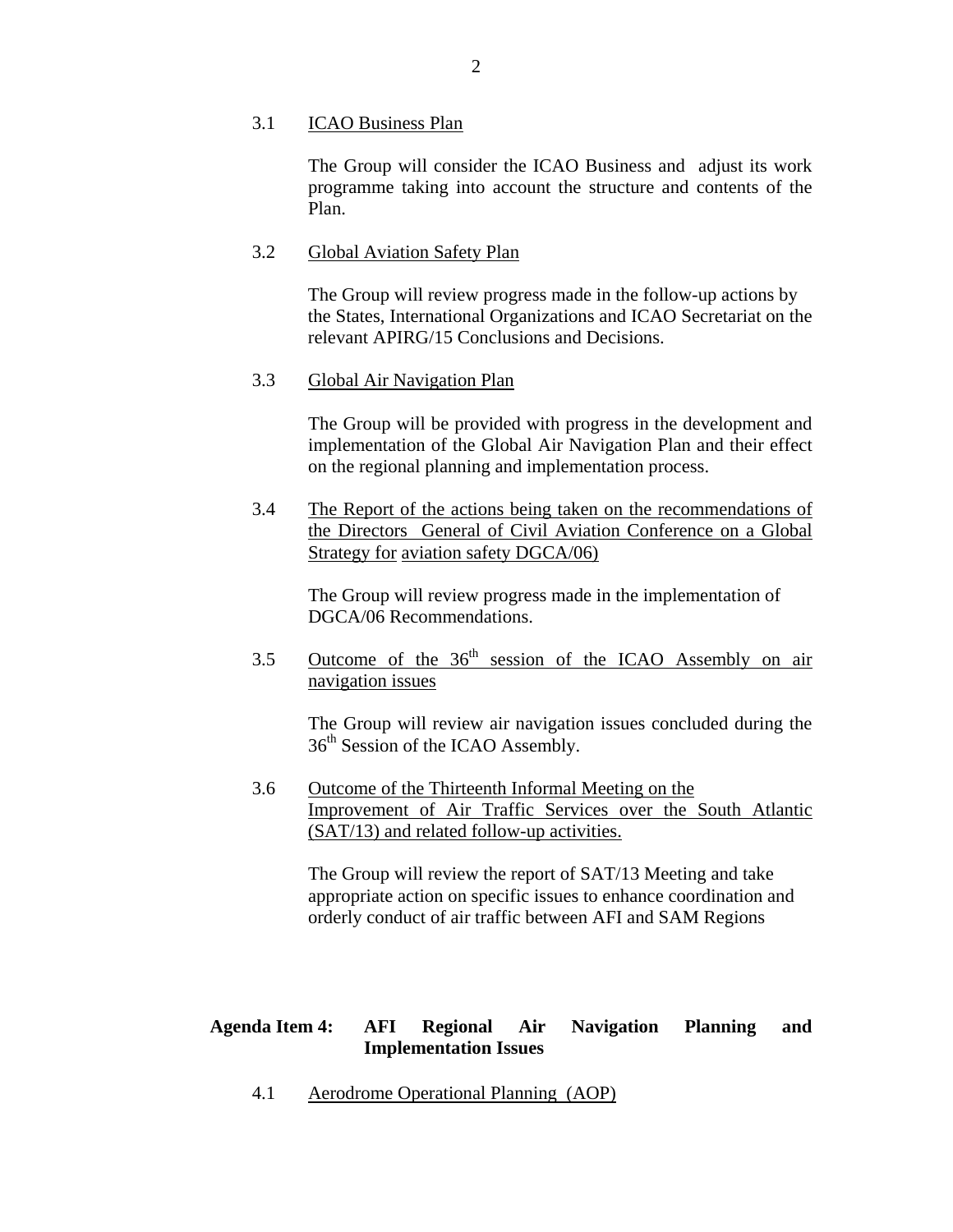The Group will review the report of the ninth meeting of the Aerodrome Operational Planning Sub-Group (AOP/SG/9) and take appropriate actions.

4.2 Communications, Navigation and Surveillance (CNS)

The Group will review and take action on the report of the second meeting of the CNS Sub-Group (CNS/SG/2).

#### 4.3 Air Traffic Management (ATS, AIS and SAR) including RVSM implementation

The Group will review the report of the ATS/AIS/SAR/SG/9 meeting and take action on the proposed draft Conclusions and Decisions and assess progress made towards the implementation of RVSM in the AFI Region.

#### 4.4 Aeronautical Meteorology (MET)

The Group will review the report of the MET/SG/8 Meeting and take action on the proposed draft Conclusions and Decisions or other regional initiatives.

## 4.5 Comprehensive AFI Regional Implementation Plan

The Group will review the Comprehensive AFI Regional Implementation Plan as approved by the Assembly and agree on how the Group will contribute to successful implementation of the Plan.

## 4.6 Outcome of the Fourth Meeting of the AFI Traffic Forecasting Group (AFI/TFG/4)

 The Group will review the report of the AFI/TFG/4 Meeting and take action as appropriate.

## **Agenda Item 5: Air Navigation Safety and Deficiencies**

5.1 Review and update the list of deficiencies in the air navigation fields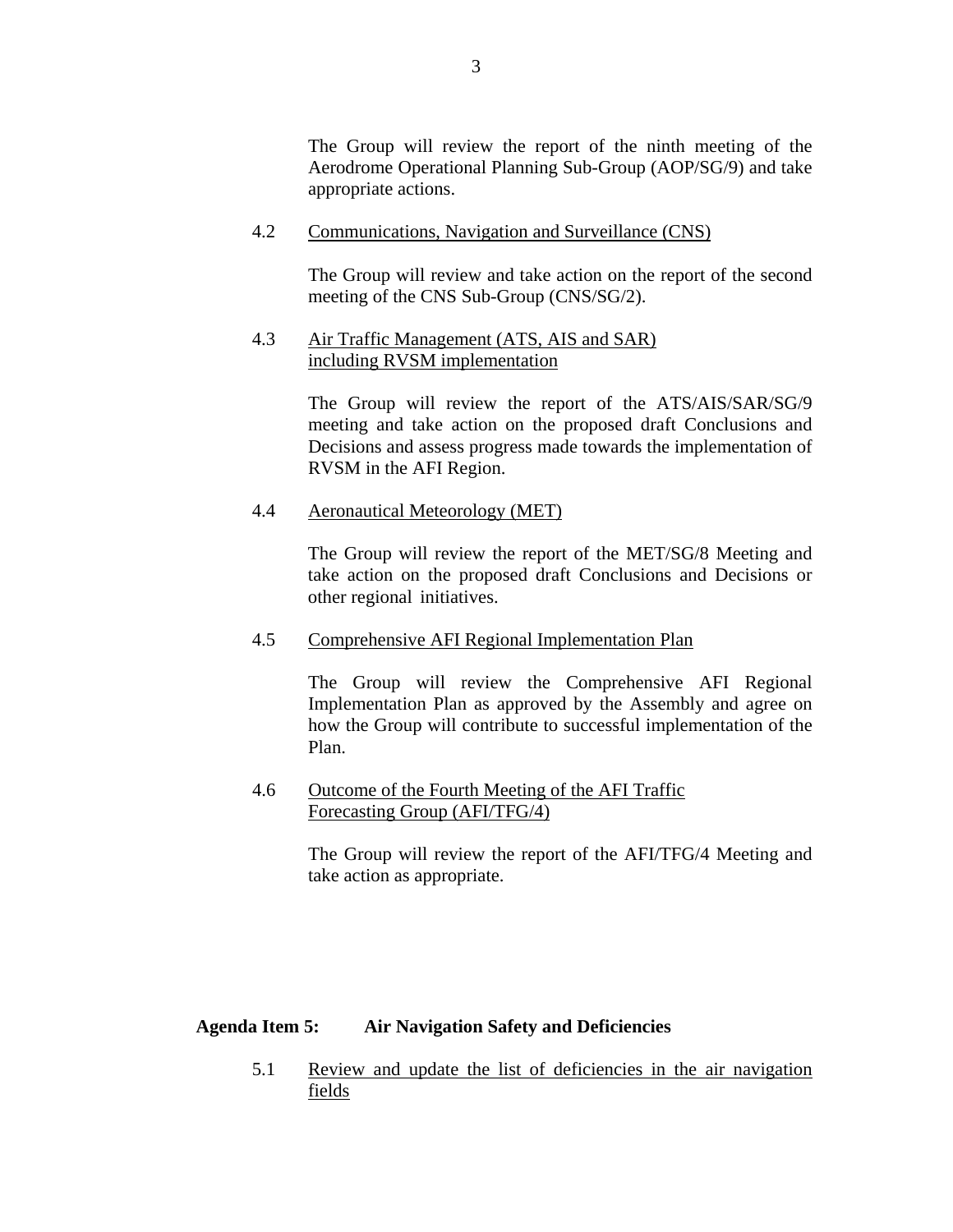The Group will review, State by State, the consolidated list of deficiencies that constitute the major obstacle to the provision of efficient air navigation services. It will also consider necessary actions for elimination of these deficiencies.

## 5.2 National and Regional efforts to remove the identified deficiencies

 The Group will review available reports presented on national and regional initiatives to solve identified deficiencies that create obstacles to air navigation safety.

## 5.3 Progress report on Implementation of ICAO Universal Safety Oversight Audit Programme

The Group will review progress on the implementation of the ICAO Universal Safety Oversight Audit Programme (USOAP) and take action as appropriate on issues that would further enhance the success of the programme in the region.

## **Agenda Item 6: Special AFI Regional Air Navigation (SRAN) Meeting**

The Group will discuss inputs to the Agenda for the planned Special AFI Regional Air Navigation (SRAN) Meeting to be held in 2008.

## **Agenda Item 7: Technical Cooperation**

 The Group will discuss ICAO Technical Cooperation Programme and review initiatives to improve the delivery of air navigation services. The meeting will also be apprised of progress in the Implementation of the various sub regional cooperative projects for improvement of aviation safety oversight in the region and on-going efforts to create Regional Safety Oversight Organizations (RSOOs).

## **Agenda Item 8: Terms and reference and future programme of APIRG**

The meeting under this agenda item will review the terms of reference and working arrangements of the Group, including its Procedural Handbook and their relevance in view of the current developments (introduction of the ICAO Business Plan) and other emerging issues in the air navigation planning and implementation process.

#### **Agenda Item 9: Any other business**